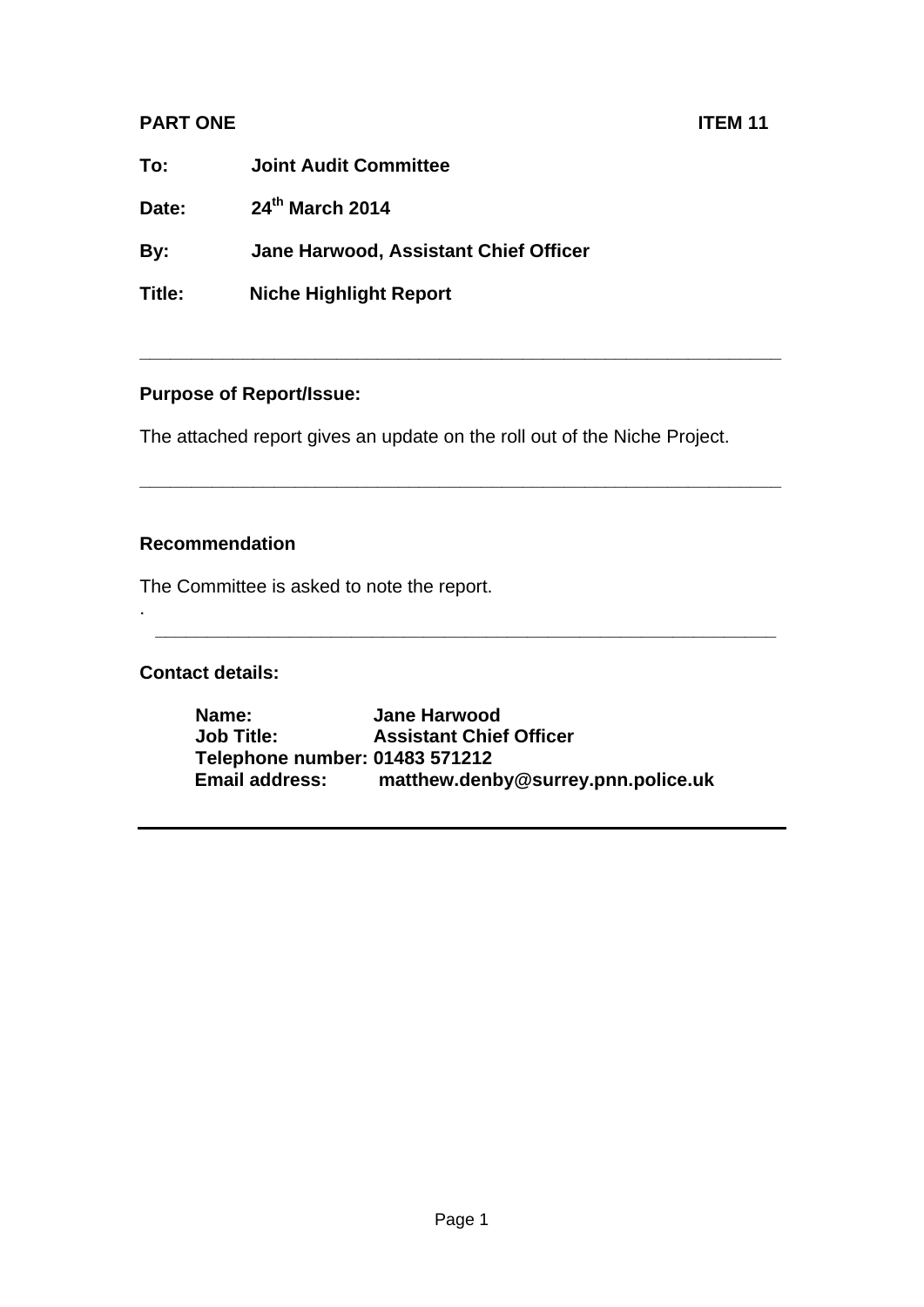| Niche Programme Board: Project Highlight Report |                       |                            |                                |
|-------------------------------------------------|-----------------------|----------------------------|--------------------------------|
| <b>Report Date:</b>                             | 21 February 2014      | <b>Programme Title:</b>    | Programme<br><b>Enterprise</b> |
| <b>Project Ref:</b>                             |                       | <b>Project Name:</b>       | <b>NICHE</b>                   |
| SRO:                                            | <b>DCC Giles York</b> | <b>Business Lead:</b>      | Dave Leeney                    |
| <b>Project Manager:</b>                         | Anna Thorpe           | <b>Project Consultant:</b> |                                |
| <b>Project Stage:</b>                           | <b>LIVE</b>           | <b>RAG Status:</b>         | <b>GREEN</b>                   |
| <b>Monthly Project Update</b>                   |                       |                            |                                |

#### **Monthly Project Update : Deployment 3 (Case & Custody: Surrey & Sussex)**

The new Niche Case & Custody system was successfully rolled out across both Forces on 18 February with staff using it for the first time on the 19<sup>th</sup>. Due to the concern about system downtime during the floods emergency, this was limited to one hour - the minimum time it would take to make the system live and update staff roles - with the back record conversion (BRC) exercise postponed until 11 March. The delayed BRC (in Surrey dealing with HO codes) does not create any additional risk or specific concerns.

The package has been implemented to overall good feedback from staff with any issues raised being resolved through the Silver issue resolution process, involving twice-daily meetings of the joint Surrey-Sussex programme team. Instances of slow running in the Custody suites are being carefully monitored through automated logging and the use of project/training staff to obtain analytical data from directly within the Custody Suites. Niche has also been engaged to help resolve this and some solutions have been deployed. Slow running in the Contact Centre continues to be tracked. It is likely they are linked.

All the following external interfaces are operational with connectivity proven and working: CJSE, CMS, Libra and PNC. Reported issues by PNC users have been identified as being password related and the programme is providing support.

Training continues to schedule with planned completion of all courses to the original targeted workbase on 21 February. Additional courses have now been scheduled in March as more teams have requested training than originally planned.

All decommissioning papers have been handed over to ICT, who will be responsible for managing the process moving forward. Northgate are to confirm dates and activities for completion of CIS migration to a read-only site. All key project documents are being added to SharePoint for future reference.

Next steps will be to continue the monitoring and resolution of issues through the Silver Forum over the next two weeks, applying system defect fixes through minor weekly releases and a single more significant update targeted for week beginning 24 March. The PA project team will begin to plan for closure next week. Thereafter Force resources will be tasked with actively reviewing the remaining stretch scope items and interfaces to mobile & online to deliver benefit realisation. This will continue through 2014/15. Both Surrey and Sussex Programme Boards have agreed to move to a single governance board to manage the transition to, and the system in, BAU. This will be chaired by either system owner ACC Cundy or T/DCC Pinkney.

| Date: 21 February 2014                | Niche Project Highlight Report                                                                           | Page 1 of $2$ |  |
|---------------------------------------|----------------------------------------------------------------------------------------------------------|---------------|--|
| Author: Anna Thorpe/Terry<br>Fairhall | File Path: Programme Enterprise $6 -$ Niche $2 -$ Programme Management $4 -$<br><b>Highlight Reports</b> |               |  |
| Programme Director: Dave<br>Leenev    | NOT PROTECTIVELY MARKED                                                                                  | Version 0.1   |  |